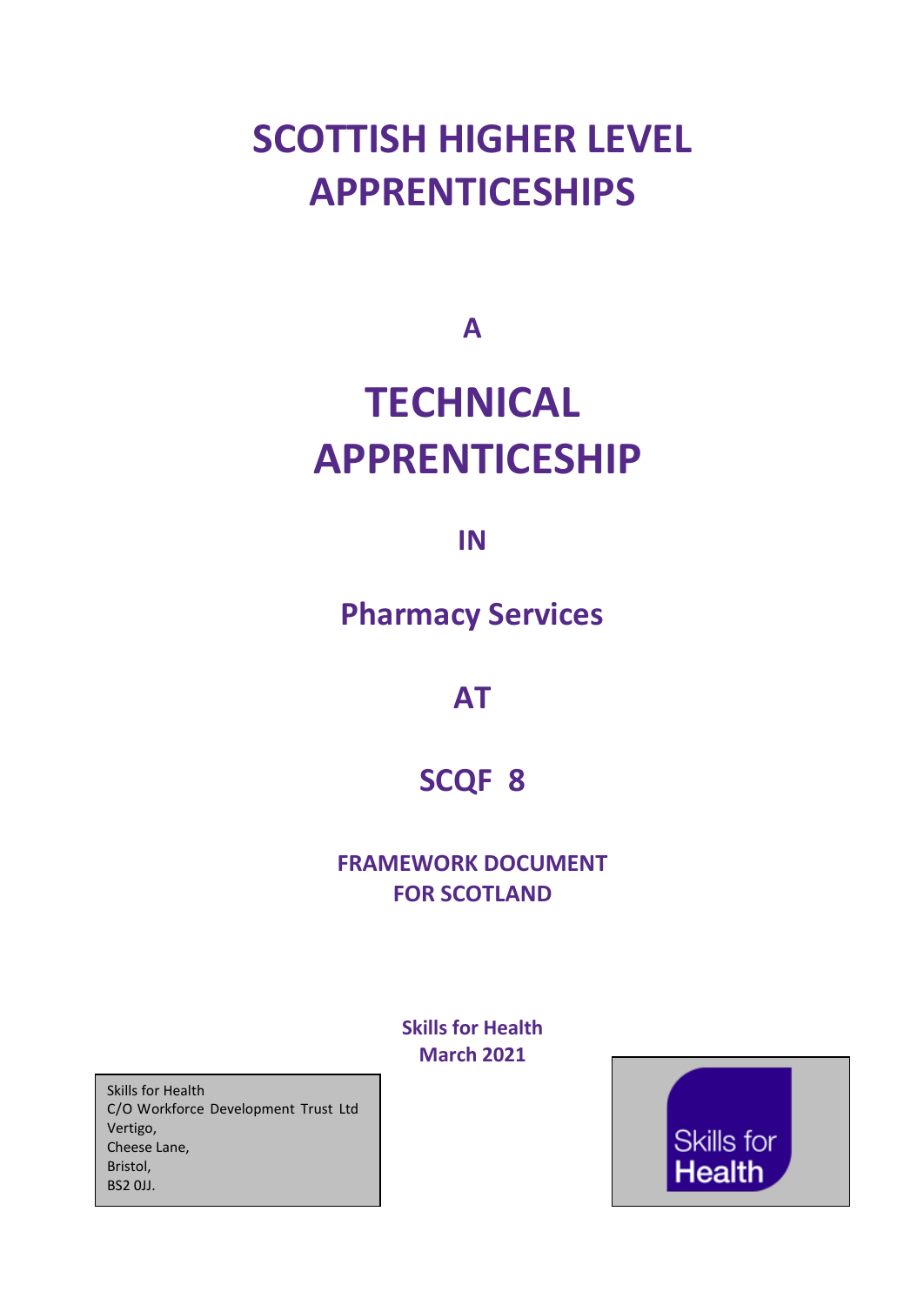#### Amendments to this framework

| Version | Date of Change | Amendment | Comments |
|---------|----------------|-----------|----------|
|         |                |           |          |
|         |                |           |          |
|         |                |           |          |
|         |                |           |          |

This framework document is a controlled document. The latest version can be found on the Skills Development Scotland website here:

[https://www.skillsdevelopmentscotland.co.uk/what-we-do/apprenticeships/modern-apprenticeships/modern](https://www.skillsdevelopmentscotland.co.uk/what-we-do/apprenticeships/modern-apprenticeships/modern-apprenticeship-frameworks/)[apprenticeship-frameworks/](https://www.skillsdevelopmentscotland.co.uk/what-we-do/apprenticeships/modern-apprenticeships/modern-apprenticeship-frameworks/)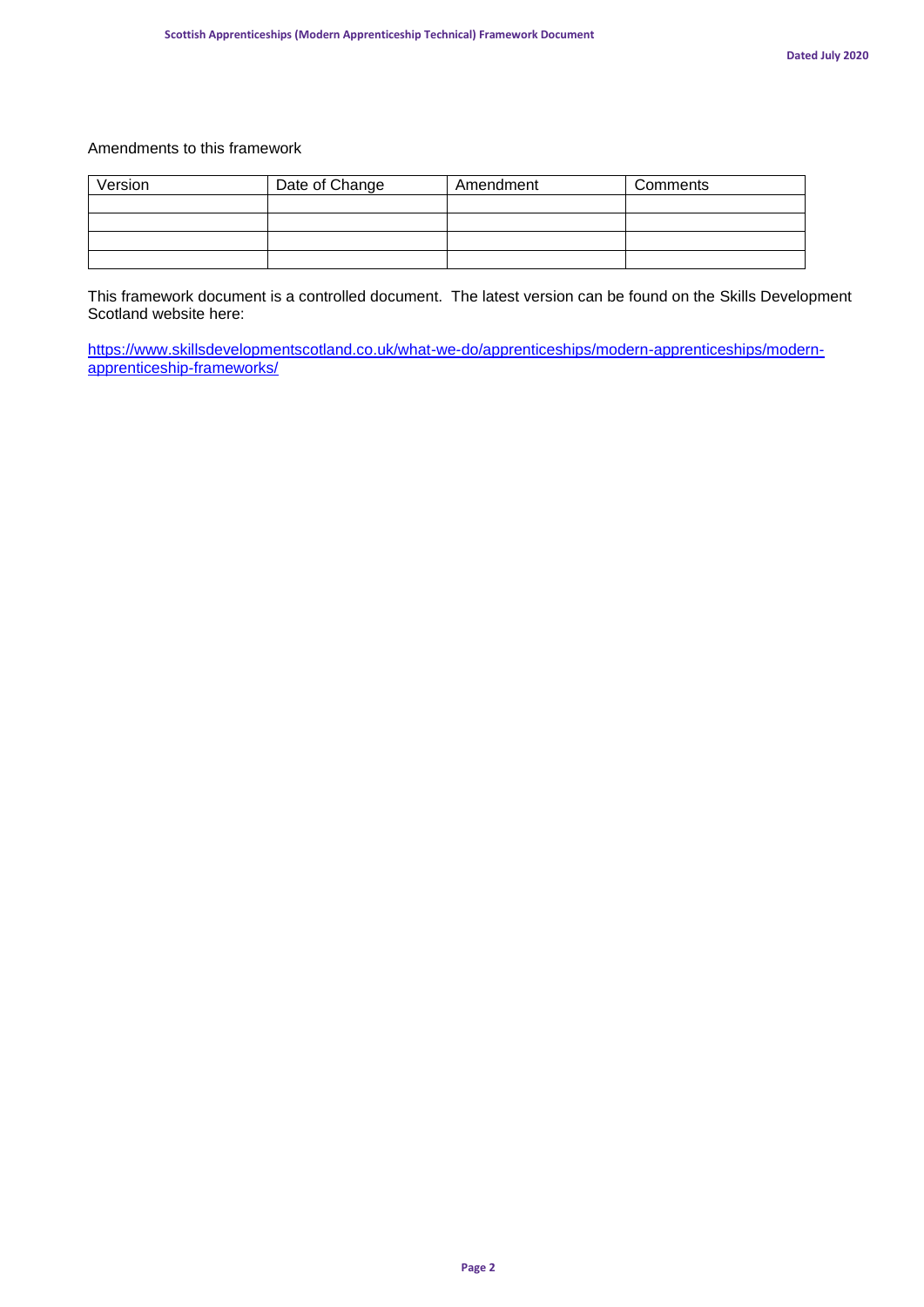## **Contents**

| Technical and Professional Apprenticeships in Scotland                 | 4  |
|------------------------------------------------------------------------|----|
| <b>Technical and Professional Apprenticeships in Pharmacy Services</b> | 5  |
| <b>Summary of Framework</b>                                            | 6  |
| The Framework                                                          | 7  |
| Registration and certification                                         | 9  |
| <b>Recruitment and selection</b>                                       | 10 |
| <b>Equal opportunities</b>                                             | 11 |
| Health and safety                                                      | 11 |
| Contracts                                                              | 11 |
| <b>Employment status of Technical and Professional Apprentices</b>     | 11 |
| Terms and conditions of employment                                     | 11 |
| <b>Training and development</b>                                        | 11 |
| <b>Career progression</b>                                              | 12 |
| Consultation                                                           | 13 |
| <b>Appendices</b>                                                      | 14 |

## **Appendices**

| Appendix 1 | Stakeholder Responsibilities                |    |
|------------|---------------------------------------------|----|
| Appendix 2 | Modern Apprenticeship Centres (MACs)        | 16 |
| Appendix 3 | <b>Training Agreement and Training Plan</b> |    |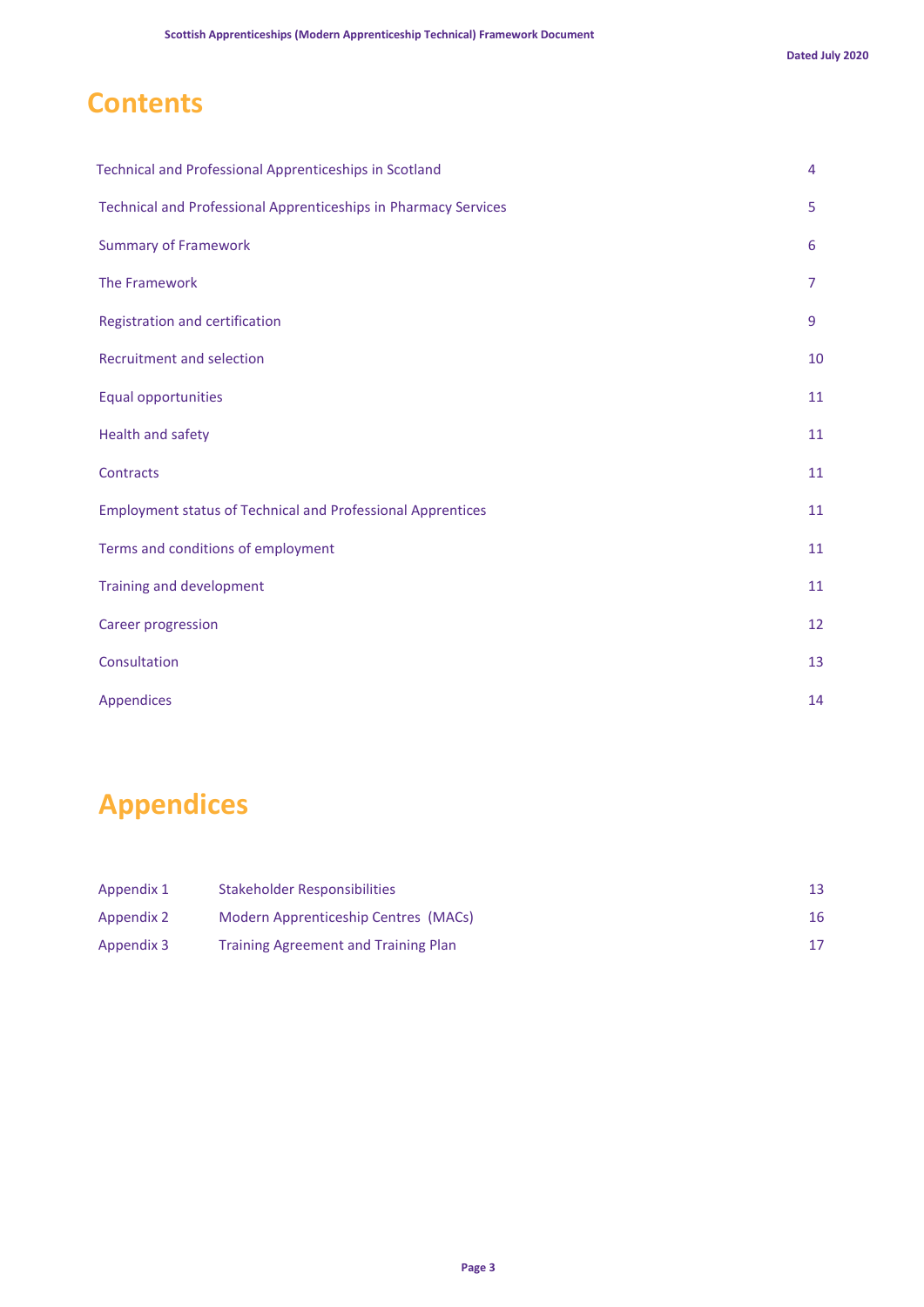## **Technical and Professional Apprenticeships in Scotland**

There are currently three groups of Apprenticeships available in Scotland. They are:

- Foundation Apprenticeships
- Modern Apprenticeships (Modern, Technical, Professional)
- Graduate Level Apprenticeships

This document is concerns itself with the Technical Apprenticeships only and further information on other apprenticeships can be found here.

<https://www.skillsdevelopmentscotland.co.uk/what-we-do/our-products/modern-apprenticeships>

#### **What are Apprenticeships?**

There are six models of Apprenticeship in Scotland offering qualifications obtained at school with the Foundation Apprenticeship programme, and for those in paid employment, through the modern, technical, professional, higher and graduate apprenticeships. These are:

- a) Foundation Apprenticeships at SCQF level 6
- b) Modern Apprenticeships at SCQF level 5 6 and 7
- c) Technical Apprenticeships at SCQF level 8 & 9
- d) Professional Apprenticeships at SCQF level 10 12
- e) Higher Apprenticeships at SCQF level 8
- f) Graduate Apprenticeships at SCQF level  $9 11$

**Modern to Graduate Apprenticeships offer those aged 16 or over paid employment combined with the opportunity to train for jobs at craft, technician and management level. Foundation Apprenticeships are delivered in senior phase of school and are not employed.**

They all contain the same 3 basic criterion:

A Mandatory Competency Based Qualification, or series of Mandatory Qualifications which may be **a relevant**:

- Scottish Vocational Qualification (SVQ) or
- An alternative Competency Based Qualification (CBQ)

#### **Career Skills**

• Career Skills for Technical and Professional Apprenticeships at SCQF Levels 8, 9 and 10 or

Acquisition of knowledge to underpin the competency based qualification, which may be:

- A relevant training qualification delivered by a training provider/college/employer or
- Training acquired whilst on the job (Industry Specific Training)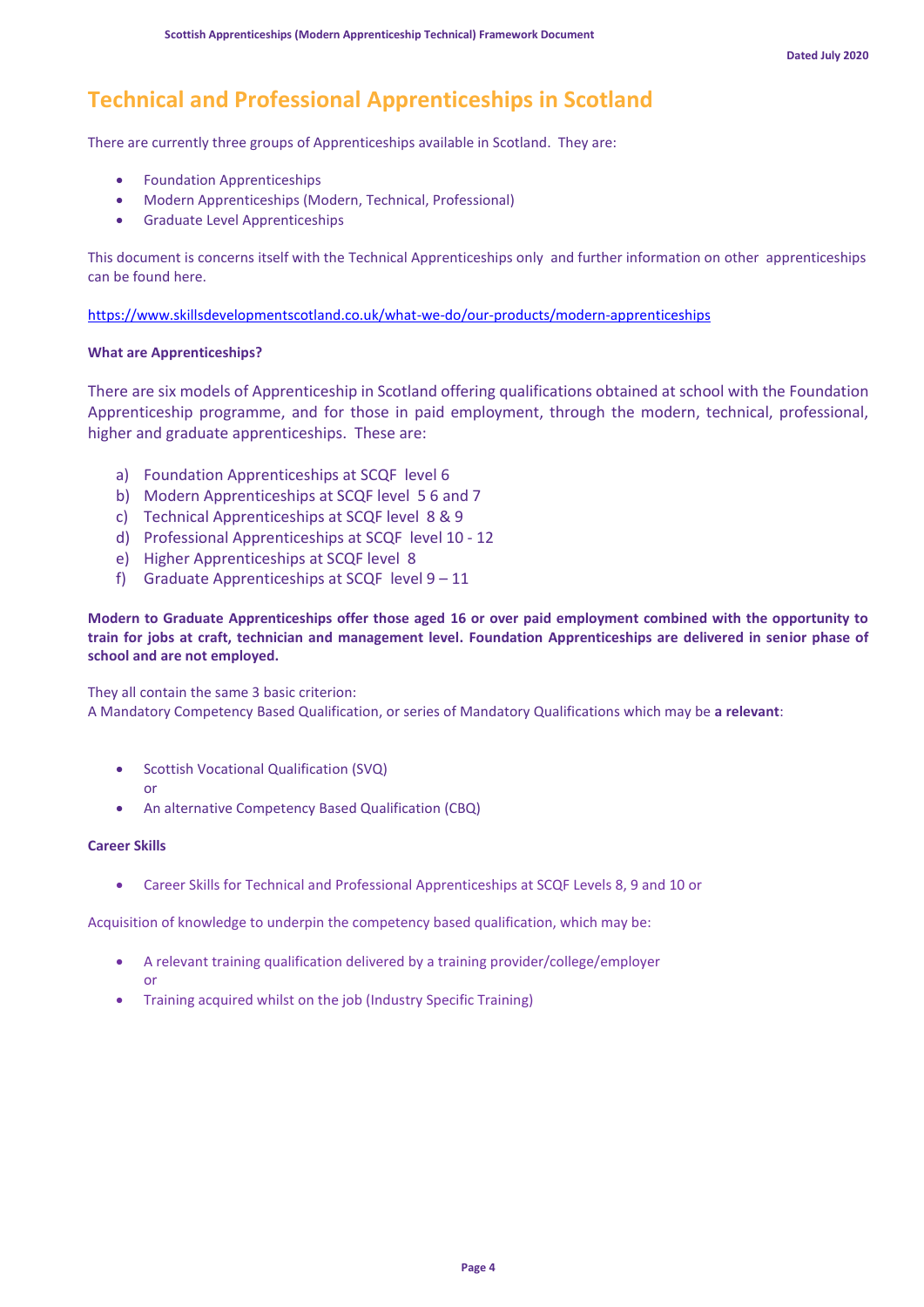## **Technical Apprenticeships in Pharmacy Services**

#### **What are Technical Apprenticeships?**

Technical Apprenticeships offer those aged over 16 paid employment combined with the opportunity to train for jobs at technician level.

#### **Who develops them?**

Technical Apprenticeships are normally developed by Sector Skills Councils or Sector Skills Organisations (SSCs/SSOs). SSCs/SSOs or a developer who consult with employers and key partners in their sector to produce a framework and associated training programme, which meets the needs of employers.

#### **Who are they for?**

Technical Apprenticeships are available to employees aged 16 or over. Employees need to demonstrate to their employer that they have the potential to complete the programme. All Apprentices in Scotland must have a demonstrable need to acquire significant new knowledge and skills to fulfil their job role. The apprenticeship framework selected for the employee must be the most appropriate learning programme generally available to that individual, providing such knowledge and skills.

### **Framework Design Principles**

#### **Each framework will contain:**

- An expected duration for the Apprenticeship that it would normally take a new apprentice to complete.
- Mandatory outcome
	- o The core qualification of the apprenticeship
- Any Mandatory Enhancements
	- o Additional qualifications and/or training that the apprentice must know and/or be able to do to operate in the sector
	- Any Optional Enhancements
		- o Additional qualifications/training that would bring added value to the apprentice to be able to operate more effectively in the sector

## **Career/ Core Skills**

Unless specified by the SSC/SSO, Technical/Professional Apprentices must complete career skills units **at SCQF** Level 7 or above from the list **-** [https://www.skillsdevelopmentscotland.co.uk/media/46907/career-skills-for-technical-and](https://www.skillsdevelopmentscotland.co.uk/media/46907/career-skills-for-technical-and-professional-apprenticeships-july.pdf)[professional-apprenticeships-july.pdf](https://www.skillsdevelopmentscotland.co.uk/media/46907/career-skills-for-technical-and-professional-apprenticeships-july.pdf) - **and** achieve a minimum of 15-20 credits in total. The Apprentice and the Employer will select the appropriate career skills units within Annex 4 to meet the above **or other SSC approved unit that is at SCQF Level 7 or above)**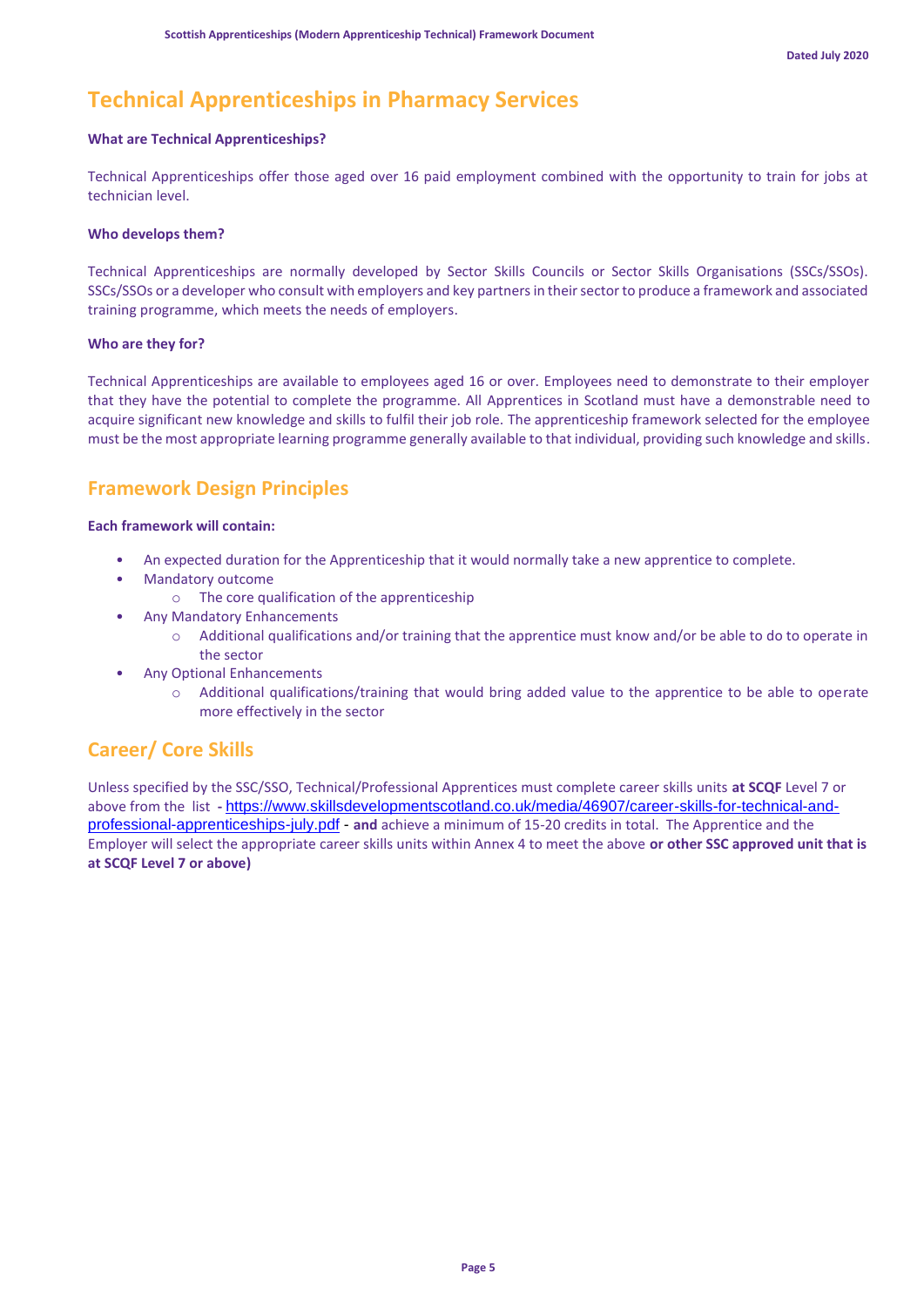## **Summary of Framework**

## **Duration**

It is expected that apprentices following this Framework will take no less than 2 years (GPhC requirement) and no more than 3 years to complete.

#### **Mandatory outcome**

#### **SVQ/ CBQ/ HN Qualification/ Professional Qualification**

SVQ in Pharmacy Services at SCQF level 8 (GR2C 24)

#### **Career Skills**

This is not required due to the inclusion of the PDA.

#### **Enhancements (mandatory)**

Professional Development Award (PDA) in Pharmacy Services at SCQF level 7 (GR0N 47)

## **Optional Outcomes**

#### **Additional SVQ Units**

Any of the Additional Units (as relevant to role and work setting) shown below:

- Provide advice on non-prescribed medicines and products
- Prepare extemporaneous medicines
- Manufacture and assemble medicinal products
- Prepare aseptic products
- Communicate with individuals about promoting their health and wellbeing
- Supply dressings and appliances
- Process pharmacy information for appropriate reimbursement and remuneration
- Check documentation and materials prior to the preparation of aseptic products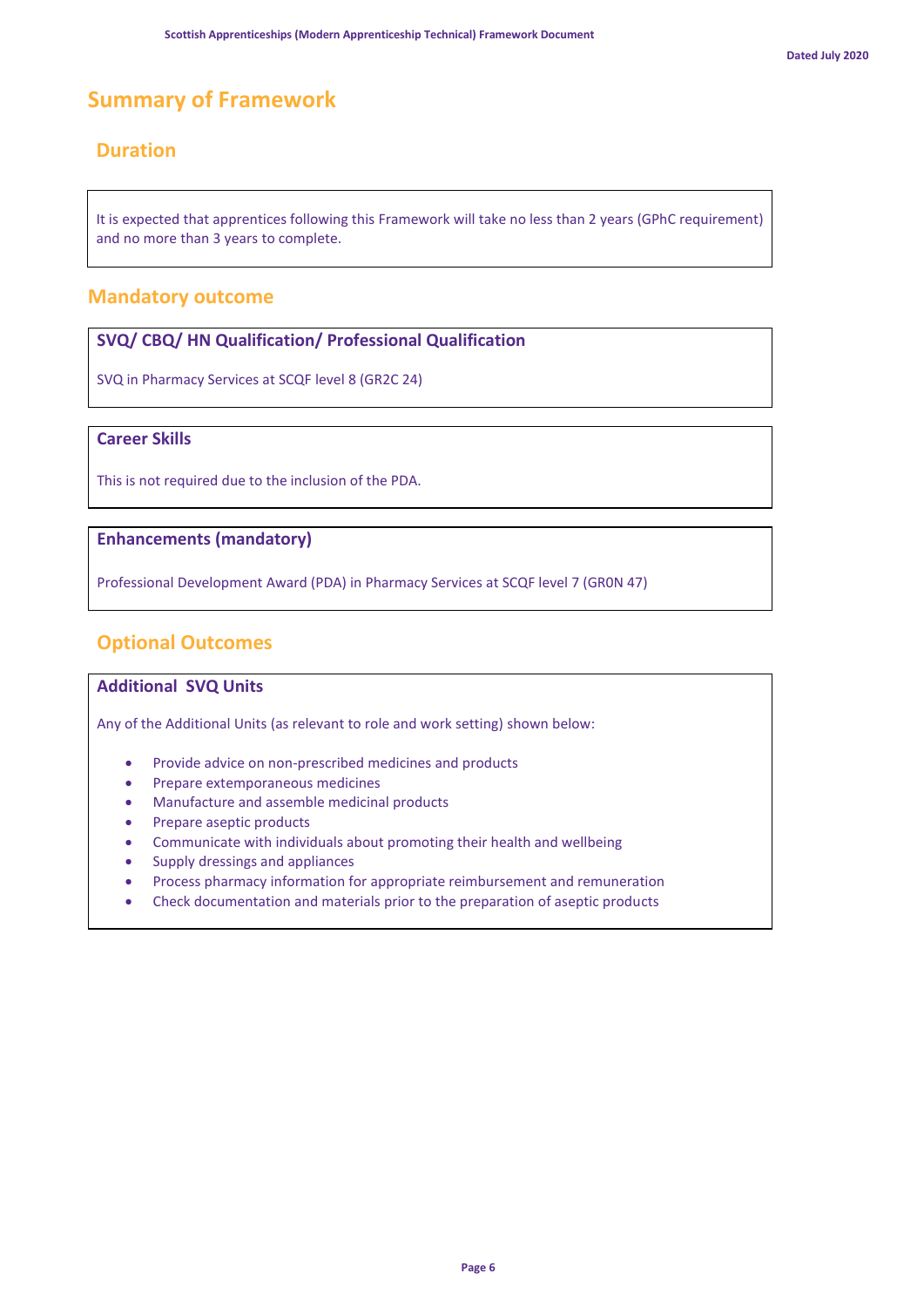## **THE FRAMEWORK**

## **Technical Apprenticeship in Pharmacy Services at SCQF Level 8**

The role of the professional Pharmacy Technician at level 8 is regulated by the General Pharmaceutical Council (GPhC). There is a mandatory requirement, as there is in other professional roles, for the Pharmacy Technician to undertake ongoing postregistration learning and development in the form of structured and supervised CPD based around the principle of reflective practice. This ensures that the Pharmacy Technician is constantly developing and adding to their skill set. This approach aligns with the constant evolution of the Pharmacy Technician skills mix as a result of a variety of drivers impacting on healthcare and pharmacy services.

## **Duration**

It is expected that apprentices following this Framework will take no less than 2 years (GPhC requirement) and no more than 3 years to complete.

### **Mandatory Outcomes**

#### **Core Qualification(s) to be achieved**

| <b>Awarding Body Full Title</b> | <b>SCQF Level</b> | <b>Awarding Body Qualification Code</b> |
|---------------------------------|-------------------|-----------------------------------------|
| SVQ in Pharmacy Services        |                   | <b>GR2C 24</b>                          |

#### **Mandatory Enhancements to be achieved**

| <b>Awarding Body Full Title</b>                                     | <b>SCQF Level</b><br>(If appropriate) | <b>Awarding Body Qualification Code</b><br>(If appropriate) |
|---------------------------------------------------------------------|---------------------------------------|-------------------------------------------------------------|
| <b>Professional Development Award</b><br>(PDA) in Pharmacy Services |                                       | <b>GRON 47</b>                                              |

## **Optional Outcomes (the following may also be achieved/are desirable)**

| <b>Title of Training/Enhancement</b>                                           | <b>SCQF</b><br>Level | <b>Awarding Body</b><br><b>Qualification Code</b> |
|--------------------------------------------------------------------------------|----------------------|---------------------------------------------------|
| Provide advice on non-prescribed medicines and products                        |                      | J44M 04                                           |
| Prepare extemporaneous medicines                                               | 7                    | J44N 04                                           |
| Manufacture and assemble medicinal products                                    | 7                    | J44P 04                                           |
| Prepare aseptic products                                                       | 7                    | J44R04                                            |
| Communicate with individuals about promoting their health and wellbeing        | 7                    | J449 04                                           |
| Supply dressings and appliances                                                | 6                    | J44F 04                                           |
| Process pharmacy information for appropriate reimbursement and remuneration    | 6                    | J44G 04                                           |
| Check documentation and materials prior to the preparation of aseptic products | 6                    | J44J 04                                           |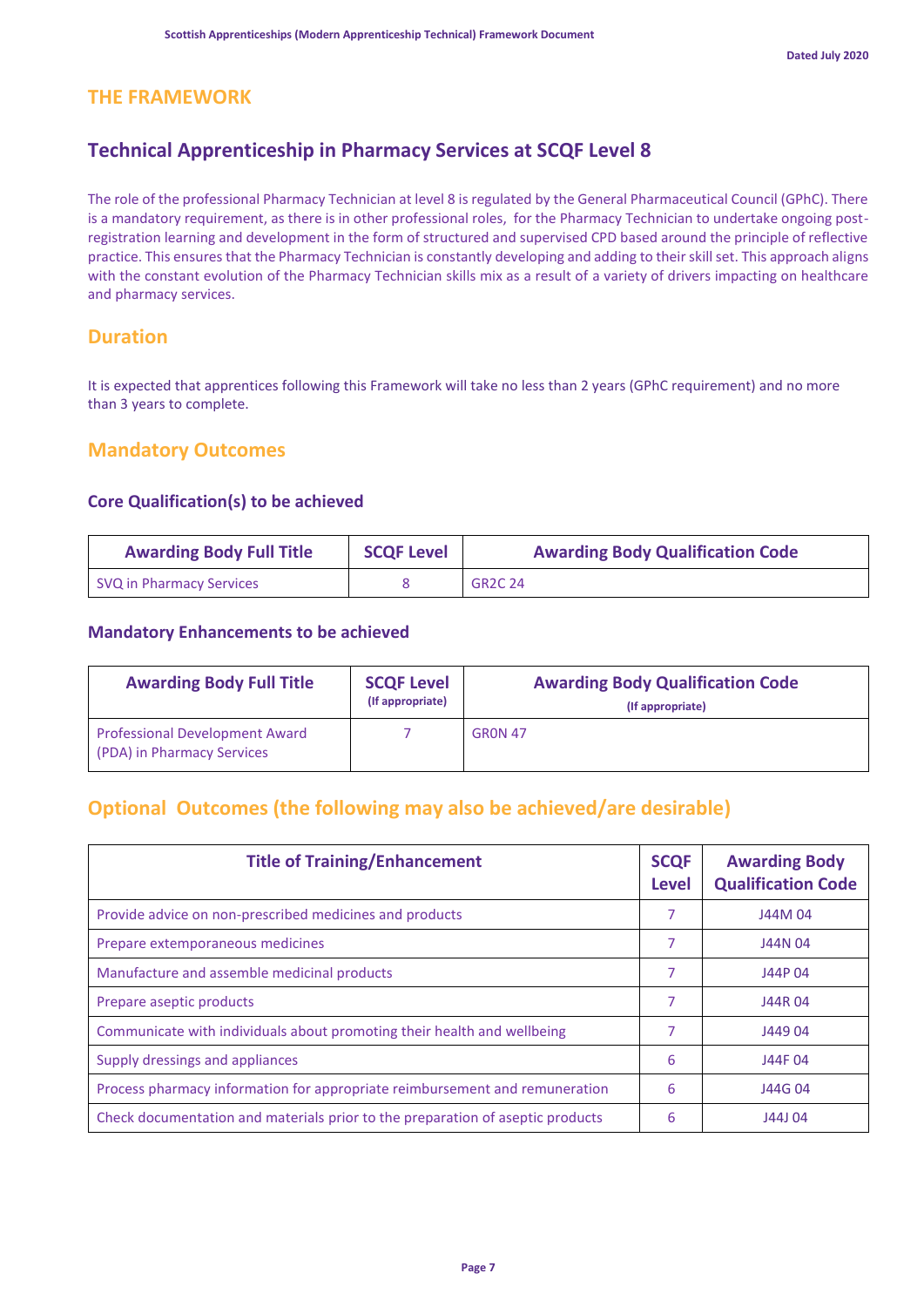## **Career Skills**

This is not required due to the inclusion of the PDA.

#### **Work-Based Training – Mandatory Outcome**

#### **Delivery and Assessment Method for the Mandatory Outcome(s)**

Candidates will be expected to demonstrate competence in the required mandatory Units. There are no optional Units in this structure. They must also be able to perform to the required standard over a period of time.

Assessment of candidate's performance must take place during the course of their day-to-day work. Direct observation of the candidate's performance in the workplace must be the primary source of evidence. Observations should be of naturally occurring practice within the candidate's work role and include demonstration of application of knowledge and understanding. This principle will apply to all units except where simulation has been deemed acceptable.

Simulation should only be undertaken in a minority of situations when the candidate is unable to complete the unit because of the lack of opportunity within their normal day to day practice. Simulation may also be considered if there is a potential risk to the candidate or others. Evidence of competence in such situations is viewed as essential to ensure best practice and confidence in the candidate's ability to act appropriately.

Where simulation is used it **must** replicate usual activities in realistic workplace settings. Simulation can never be the sole source of evidence for a unit.

#### **Delivery of underpinning knowledge – Work Based Training (if no formal off-the job Training Is Provided)**

Apprentices will develop knowledge and understanding through supervised workplace performance and regular internal meetings to discuss progress and/or further training needs (including knowledge and understanding) and/or need for more time etc. This is in conjunction with the off-the-job component described in the following section.

#### **Off-the-job training**

#### **Details of off-the-job training**

Those following the Technical Apprenticeship Framework are required to compete the following:

• Professional Development Award (PDA) in Pharmacy Services at SCQF level 7 (GR0N 47)

This PDA consists of 11 Mandatory Units with a total of 129 SCQF Credit Points.

The overall aim of the PDA in Pharmacy Services at SCQF level 7 is to provide the underpinning knowledge to support the SVQ in Pharmacy Services at SCQF level 8 and to contribute to the learning outcomes set out in the GPhC standards for the initial education and training of pharmacy technicians.

The PDA will be delivered by an approved college/training provider.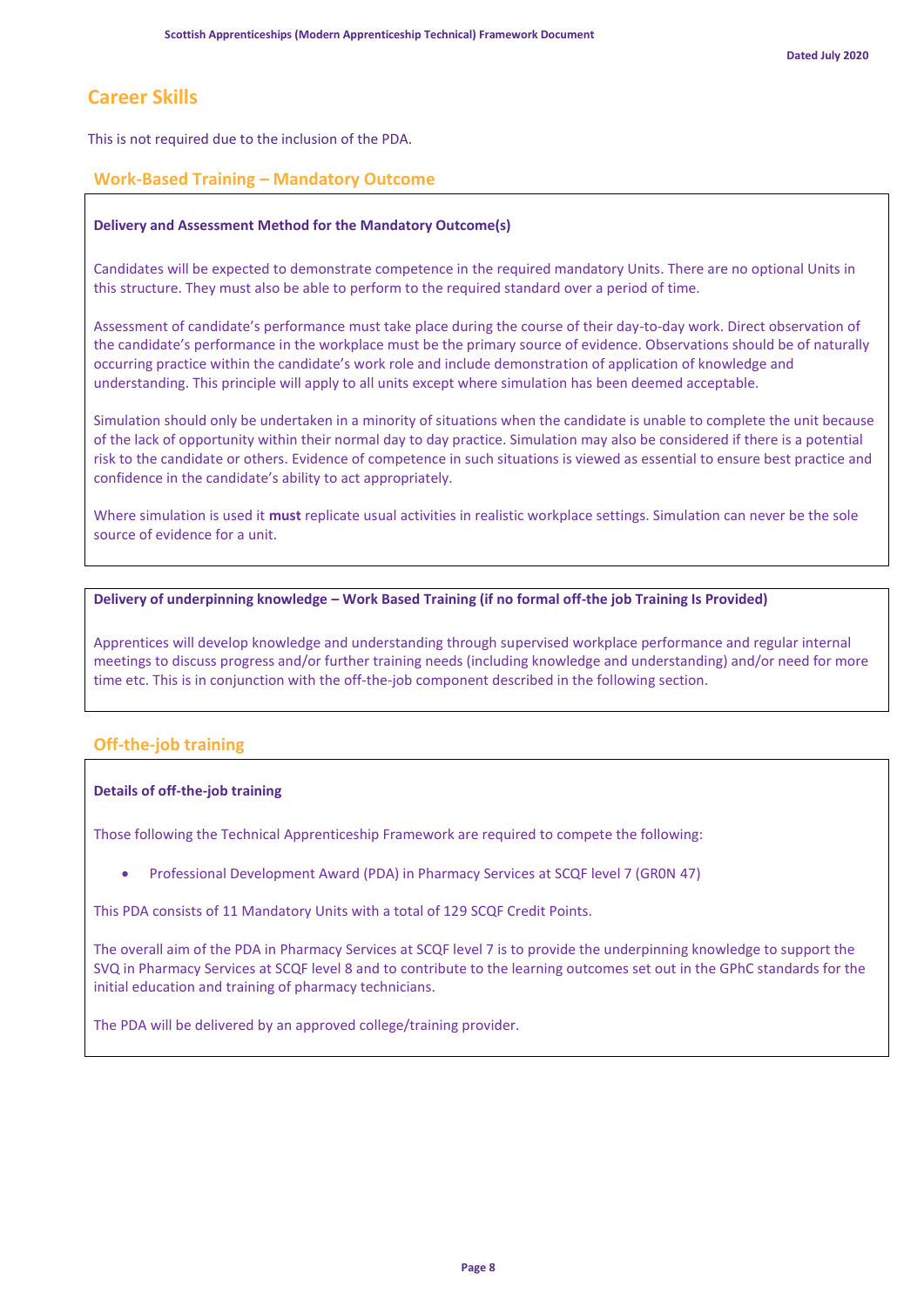#### **Delivery and assessment method of off-the-job training**

The PDA is delivered and assessed in approved centres over a period of 24 months.

The attendance pattern is flexible and will be locally decided and may be face to face teaching, online learning, distance learning or a blended option. The apprentice will also be required to study for approximately 4 hours per week of their own time.

The PDA will be assessed in accordance with the Awarding Body guidance, QA and verification requirements.

#### **Exemptions**

*This section details if there are any groups exempt from completing the off-the-job component? (e.g. older workforce with the required knowledge as demonstrated through RPL/ APL)*

There are no exemptions. Note that the regulator for the sector (GPhC) does not accept RPL.

#### **List of Training Providers**

Current providers include:

- Edinburgh College
- Glasgow Kelvin College
- **NHS Fife**
- NHS Greater Glasgow & Clyde SVQ Centre
- NHS Highland SVQ Assessment Centre
- West College Scotland

#### **2.10 Registration and Certification**

2.10.1 This Apprenticeship is managed by Skills for Health is the first point of contact in Scotland for any enquiries in relation to the Framework. Contact details for each SSC/SSO can be found here:

**https://www.skillsdevelopmentscotland.co.uk/what-we-do/apprenticeships/modern-apprenticeships/modernapprenticeship-frameworks/**

2.10.2 The SSC will register all Scottish Apprentices undertaking this Framework. **All Scottish Apprentices must be registered with the SSC within 4 weeks of starting their apprenticeship.**

2.10.3 Registration can be made by completing the online registration system (MA Online, [www.maonline.org.uk\)](http://www.maonline.org.uk/) or by SSC specific registration processes. In the case of MAs which receive funding it is acceptable for the Skills Development Scotland Training Plan, or a bespoke Training Plan approved by Skills Development Scotland, to be used on the condition that it includes all relevant information as set out in the MA Training Plan.

2.10.4 The SSC will issue a Certificate of Completion to Apprentices who have completed the mandatory outcomes of the Framework. Before a certificate is issued, training providers must submit evidence to the SSC that the mandatory outcomes have been achieved. This will normally be in the form of navigator reports or photocopies of certificates from awarding bodies.

2.10.5 Requests for registration and certification should be made to the SSC at the address above.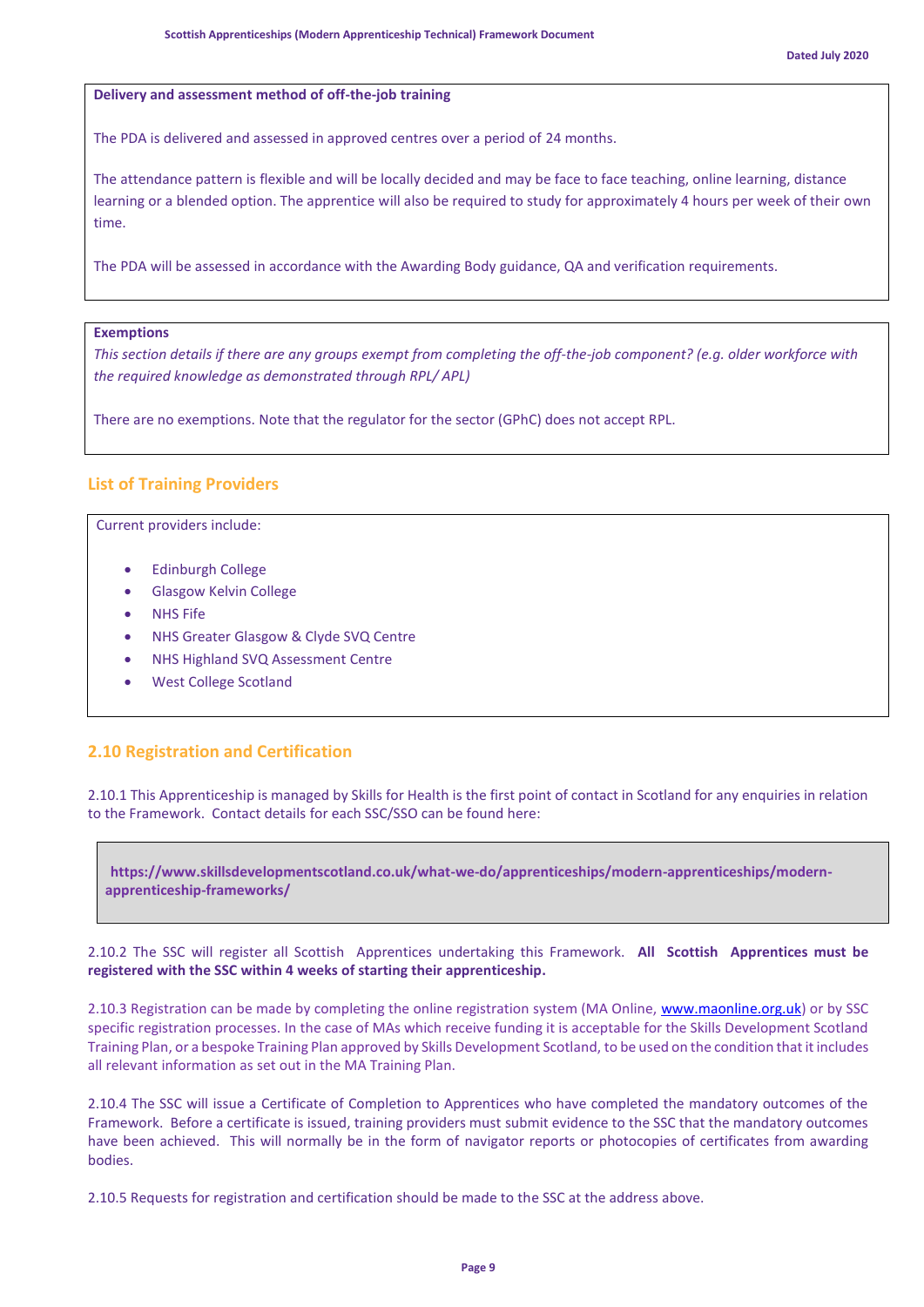### **2.11 SSC Service level**

2.11.1 Each candidate will be issued with a unique registration number.

2.11.2 The SSC undertakes to issue Certificates of Completion within 10 days of receipt of the appropriate evidence that a candidate has completed the outcomes as stated in the Training Plan.

#### **2.12 The SSC Training Plan**

2.12.1 The plan is required to identify:

- 1 The selected Framework outcomes, specifying whether or not separate certification of the Core Skills is being sought.
- 2 A summary of the Modern Apprentices accredited prior learning
- 3 A timetable for achievement of the selected Framework outcomes, linked to regular progress reviews.

2.12.2 The Training Plan should take into account any relevant previous training and development, education or work experience. Not all Modern Apprentices need have different plans, but many will vary. Moreover as reviews take place and circumstances change so the plan itself can be modified.

2.12.3 However any changes must:

- \* be subject to the quality provisions of Skills Development Scotland (if the MA is being financially supported)
- \* comply with the stipulations of this Framework
- \* meet the needs of the employer and apprentice.

2.12.4 A sample Training Plan is provided at Appendix 3 of this document, however, for those Modern Apprentices funded by SDS it is sufficient to submit the Skills Development Scotland Training Plan or bespoke training plan on condition that it covers the same information required in the MA Training Plan.

#### **2.13 Recruitment and Selection**

2.13.1 The recruitment and selection of Modern Apprentices is primarily the responsibility of the employer. However, the following guidance is given:

- Employees may enter a Modern Apprenticeship from the age of 16. There is no upper age limit. All applicants undertake a pre-employment assessment, formally recognised by employers, to ensure that the applicants have the ability to manage the course.
- The Modern Apprenticeship is designed to attract high quality people to the industry. Achievement of academic qualifications is one way of assessing the suitability of applicants. However it should be stressed that no persons should be deterred from applying for a Modern Apprenticeship because of a lack of formal educational qualifications. As well as traditional qualifications such as Standard Grades, Highers, National 4 and National 5's, employers should also be aware of newer vocational qualifications or vocational activity undertaken outwith an academic institutions, such as volunteering activity.
- The following factors may also influence the selection process:
	- performance during a formal interview process
	- references
	- relevant work experience
	- trial observation period.
- Employers should be aware of the nature, relevance and quality of foreign qualifications and make appropriate allowances concerning entry requirements.
- In order to promote and maintain the high status of the Modern Apprenticeship within the industry all literature distributed for recruitment purposes should emphasise the high standards of achievement expected of the candidate.
- Employers may wish to contact the SSC for advice and guidance on recruitment and selection.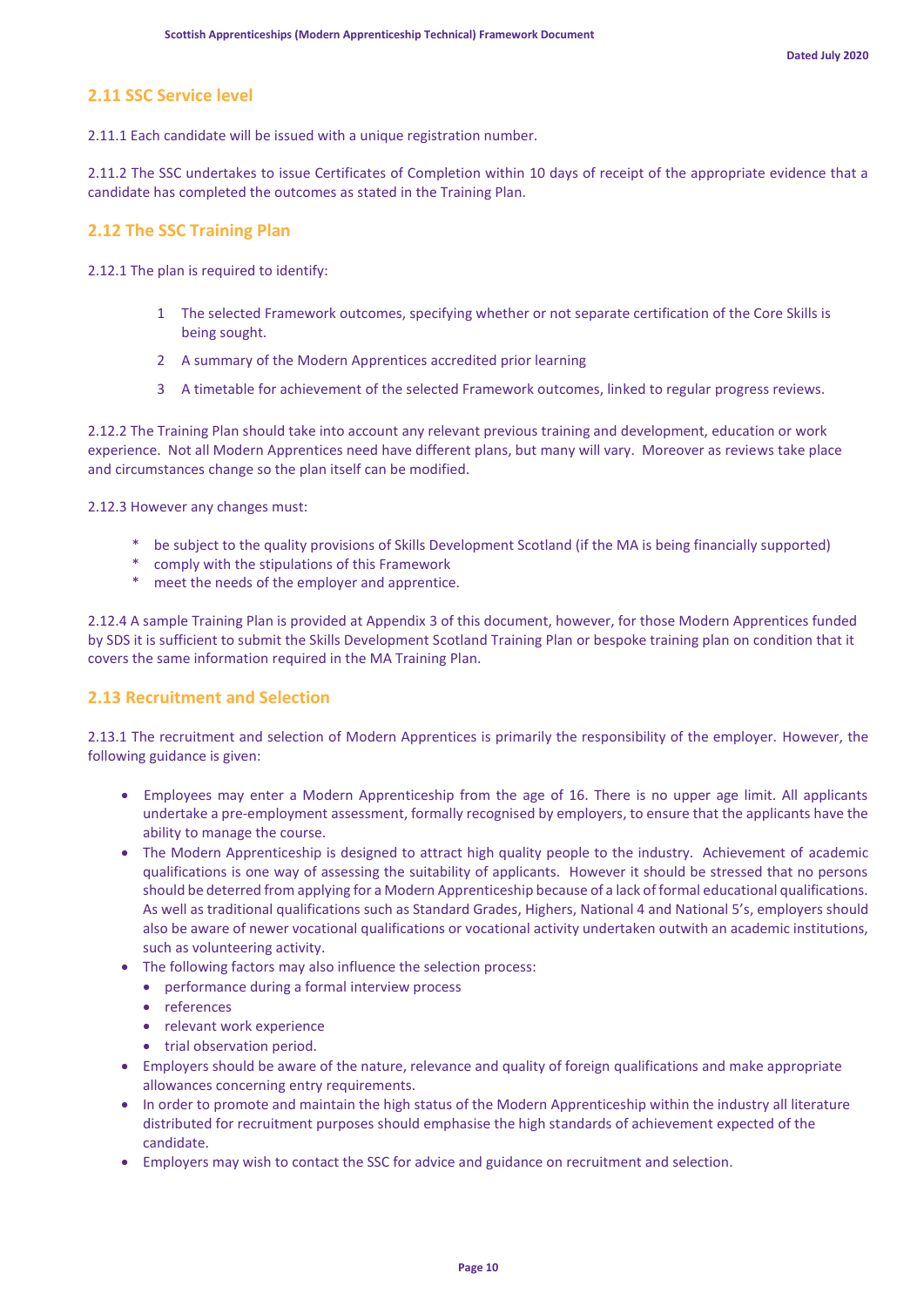Selection must be undertaken by pharmacy professionals and include good character checks to ensure learners have the appropriate characteristics, attitudes and qualities necessary to act professionally, provide person-centred care and prioritise patient safety. The following should be undertaken at interview:

- Protecting Vulnerable Groups (PVG) application
- Skills test(s) to identify accuracy, attention to detail, ability to follow instructions
- Discussion to identify good listening skills, ability to explain clearly, organised and able to cope with the demands of the programme

Selection must also take into account health and the ability to undertake the academic challenges of the pre-registration trainee pharmacy technician programme as well as the ability to undertake the job role.

#### **2.14 Equal opportunities**

2.14.1 Scottish Modern Apprenticeships should ensure that there is equality of opportunity for all and any barriers (real or perceived) are addressed to support anyone seeking to enter employment to undertake the Modern Apprenticeship.

2.14.2 All MAs supported by Skills Development Scotland must conform to any contractual requirements on equal opportunities. All employers of Modern Apprentices should have an Equal Opportunities policy statement.

#### **2.15 Health and Safety**

2.15.1 All aspects of health and safety at work must be recognised within the delivery of this Modern Apprenticeship Framework and all statutory requirements be adhered to. It is a key aspect of the induction period of the Modern Apprenticeship that apprentices are fully informed both of the regulations and that they and their employers are bound by these regulations. Modern Apprentices should be made aware of their rights and duties with regard to health and safety.

2.15.2 All Modern Apprentices supported by Skills Development Scotland will be required to satisfy the adequacy of SDS's Health and Safety policy and systems.

#### **2.16 Contracts**

2.16.1 The following three contracts are essential to the successful outcome of the Modern Apprenticeship programme:

- Contract of employment signed by the employer and the Modern Apprentice.
- SSC Training Agreement this agreement outlines the basis of the modern apprenticeship, refers to the contract of employment and includes Health and Safety responsibilities. A sample SSC Training Agreement is set out in Appendix 3.
- SSC Training Plan this plan outlines the selected outcomes and the expected duration of the apprenticeship. In cases where funding is offered by SDS, the SDS Training Plan or bespoke training plan will be sufficient on condition that it contains all relevant information as set out in the Sample Training Plan at Appendix 3. Training Plans may be modified to reflect changing circumstances; however it is essential that the SSC is notified of any changes.

#### **2.17 Employment status of Modern Apprentices**

2.17.1 It is important that the sector offers genuine employment and career prospects to those people it wishes to attract through Scottish Modern Apprenticeships. Accordingly**, all apprentices must be employed with the exception of Foundation Apprenticeships which are delivered in the senior phase of school.**

2.17.2 All Modern Apprentices must have a demonstrable need to acquire **significant new knowledge and skills** to fulfil their job role. The modern apprenticeship framework selected for the employee must be the most appropriate learning programme generally available to that individual, providing such knowledge and skills.

#### **2.18 Terms and conditions of employment**

2.18.1 In order to compete with other sectors offering Scottish Modern Apprenticeships, attractive packages will need to be developed by employers in the sector. The terms and conditions of employment for individual Modern Apprentices will be agreed between the employer and the apprentice and should form the contract of employment.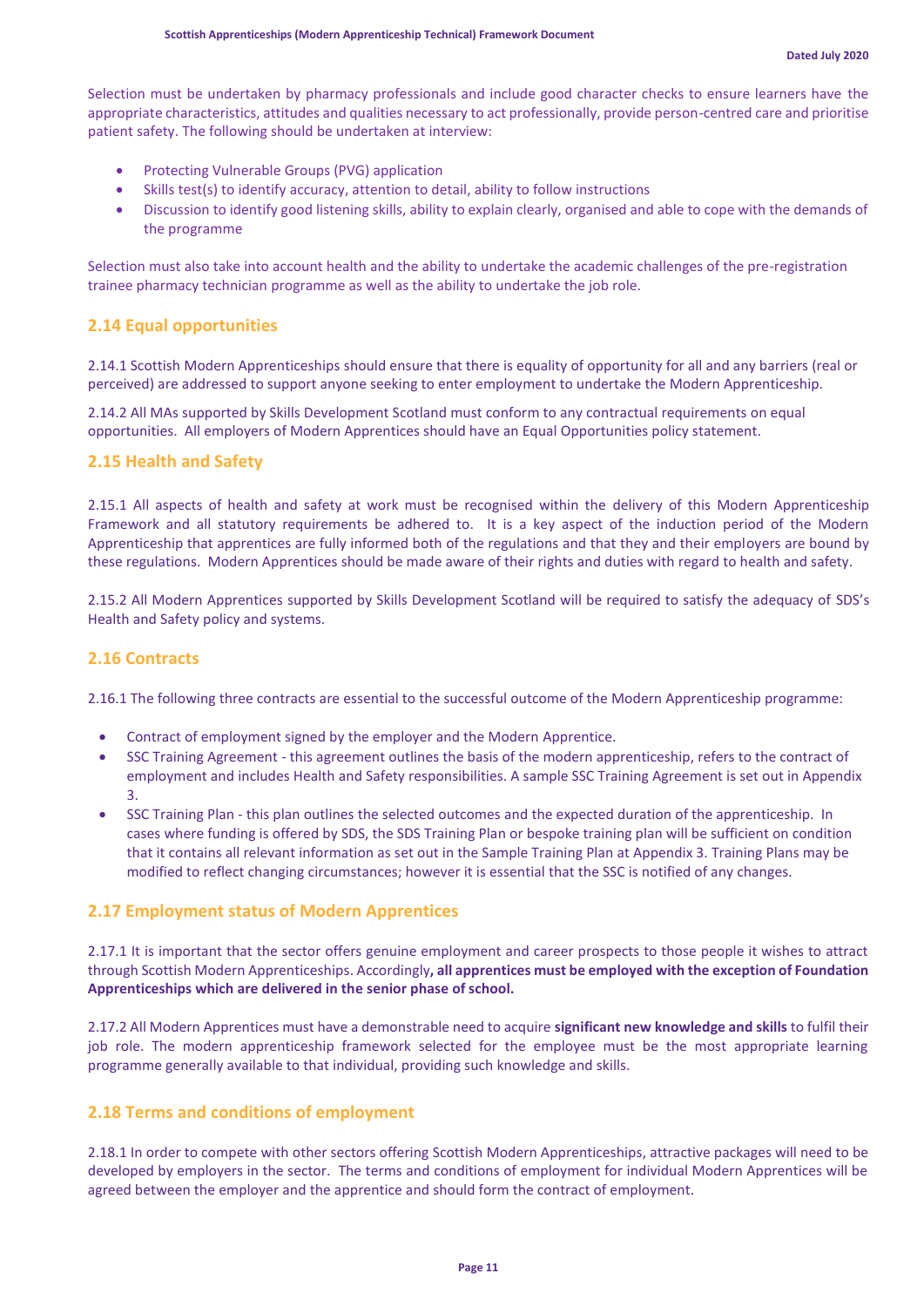#### **2.19 Training and Development**

#### **2.19.1 Delivery**

2.19.2 Training delivery can take many forms under the Modern Apprenticeship system. Some organisations may become approved SVQ Assessment Centres; others may join a consortium or use peripatetic assessors. Some large employers will be able to complete all the training and development in-house, but most employers will find that some of the training and development will have to take place away from the normal workplace. In particular the underpinning knowledge requirements are often more suited to delivery by outside training providers which might include:

- training providers
- colleges / universities
- other employers

2.19.3 Such knowledge could be delivered through training courses or through open/distance learning packages.

2.19.4 The option of sharing training and assessment resources amongst a cluster of employers (or across the divisions of a larger employer) will be particularly appealing to those firms which do not have the resources to provide all of the training and development. Assessment can be provided by these bodies, but the assessors and the training centre must be approved by the awarding bodies for the SVQ and Core Skills where appropriate.

### **Career Progression**

The role of the professional Pharmacy Technician at level 8 is regulated by the General Pharmaceutical Council (GPhC). There is a mandatory requirement, as there is in other professional roles, for the Pharmacy Technician to undertake ongoing post-registration learning and development in the form of structured and supervised CPD based around the principle of reflective practice. This ensures that the Pharmacy Technician is constantly developing and adding to their skill set. This approach aligns with the constant evolution of the Pharmacy Technician skills mix as a result of a variety of drivers impacting on healthcare and pharmacy services.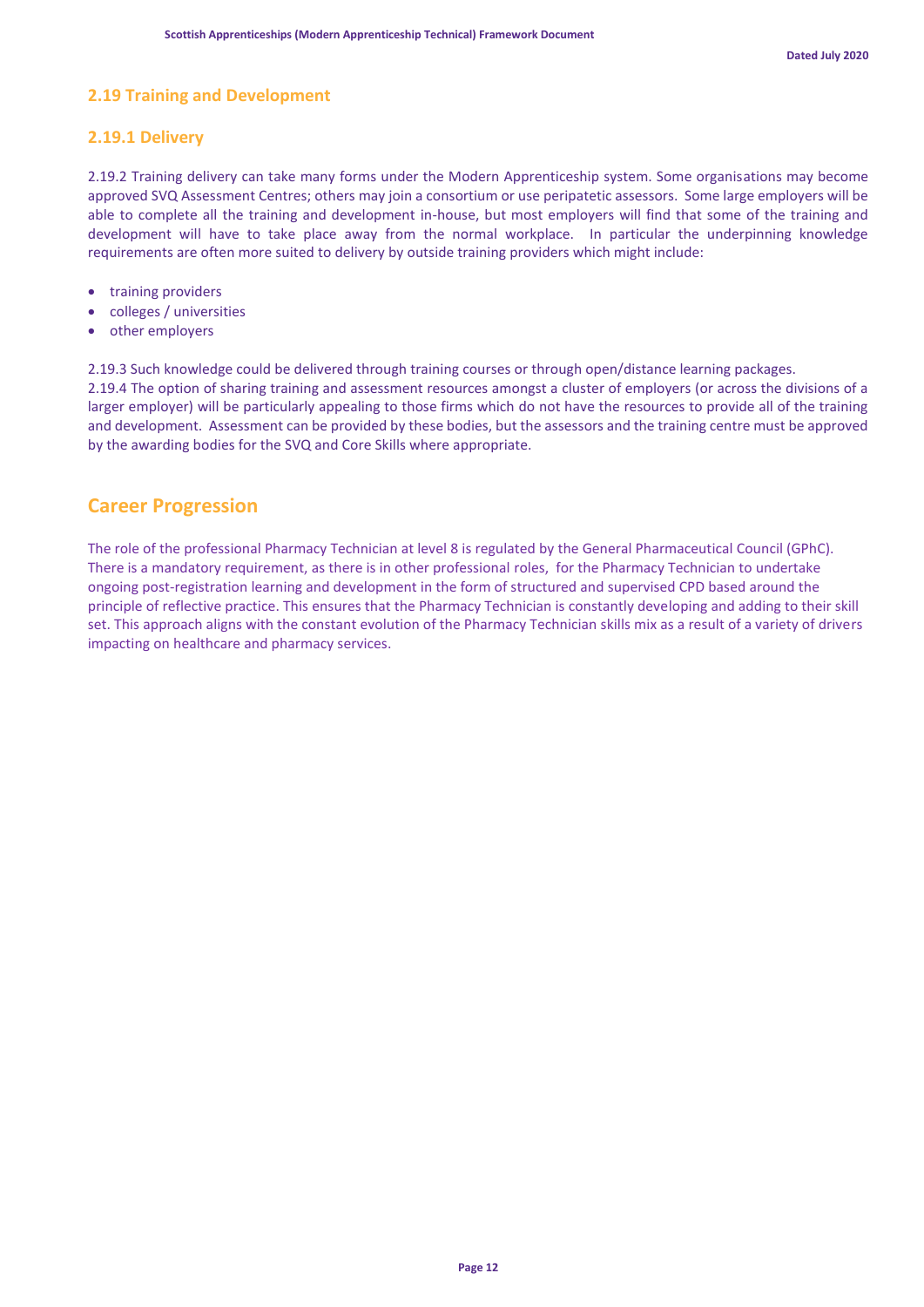## **Consultation Process**

The Steering Group consisted of senior Pharmacy-staff from the service delivery and training/development sides of the sector. Many members of the group were representing their own employer organisation and a key stakeholder sector organisation (e.g. APTUK, CCA etc). Members organisations included:

- Association of Pharmaceutical Technicians UK (APTUK)
- Community Pharmacy Scotland (CPS)
- Company Chemists Association (CCA)
- Edinburgh College
- General Pharmaceutical Council (GPhC)
- Glasgow Kelvin College
- National Pharmacy Association (NPA)
- NHS Education for Scotland (NES)
- NHS Fife
- NHS Forth Valley
- NHS Greater Glasgow and Clyde
- NHS Lanarkshire
- NHS Lothian
- NHS Tayside
- Skills for Health
- SQA Accreditation
- SQA Awarding
- West College Scotland

The consultation documentation was distributed in November by the SG members across their own professional and local/regional networks. This 'cascade' approach worked well.

#### **Summary of Responder Details:**

| <b>Employer</b>                                  | 14                                                                                                                                                                                                                                                                                  |
|--------------------------------------------------|-------------------------------------------------------------------------------------------------------------------------------------------------------------------------------------------------------------------------------------------------------------------------------------|
| <b>Training provider</b>                         | 8                                                                                                                                                                                                                                                                                   |
| <b>Awarding Organisation</b>                     | 2                                                                                                                                                                                                                                                                                   |
| <b>College/University</b>                        | 3                                                                                                                                                                                                                                                                                   |
| <b>Consultant</b>                                | 0                                                                                                                                                                                                                                                                                   |
| <b>Member of the public</b>                      | 0                                                                                                                                                                                                                                                                                   |
| Other (please specify e.g.<br>professional body) | The Company Chemists' Association<br>$\bullet$<br>Directors of Pharmacy in NHS Scotland<br>٠<br><b>National Acute Pharmacy Group (NAPS)</b><br>٠<br>NHS Education for Scotland (Special Health Board)<br>٠<br><b>Pharmacy Education and Training Specialist Interest Group</b><br>٠ |
| <b>Community</b>                                 | 8                                                                                                                                                                                                                                                                                   |
| <b>Hospital</b>                                  | 16                                                                                                                                                                                                                                                                                  |
| <b>Primary Care</b>                              | 9                                                                                                                                                                                                                                                                                   |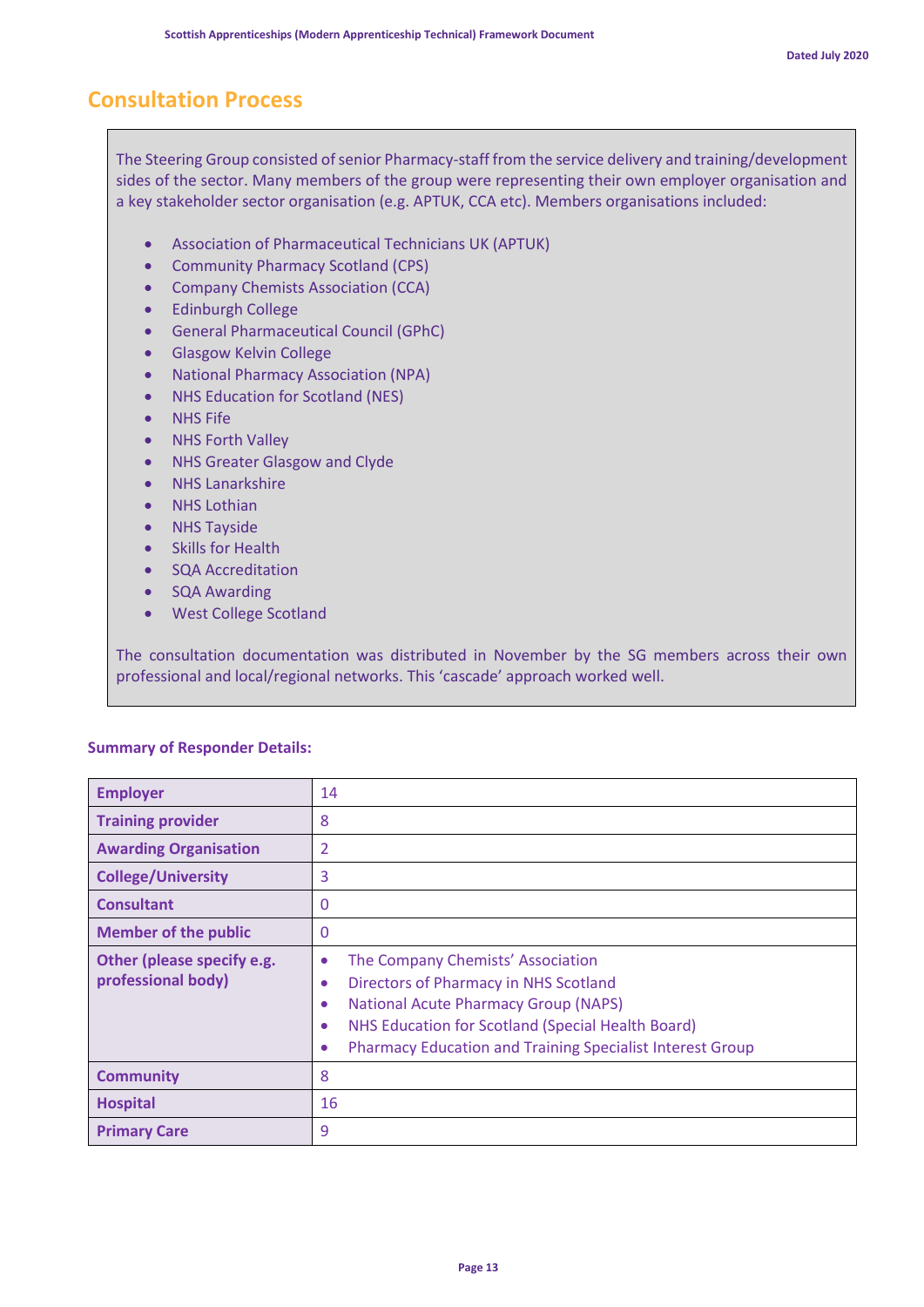## **Appendices**

## **APPENDIX 1**

#### **Stakeholder Responsibilities**

Many organisations and individuals share the responsibility for ensuring that the Modern Apprenticeship programme is implemented to the highest possible standard. They include:

- Awarding Bodies
- Employers
- Modern Apprentices
- Modern Apprenticeship Group (MAG)
- Sector Skills Councils (SSCs/SSOs)
- Standard Setting Organisations (SSOs)
- Skills Development Scotland
- Training Providers

#### **Role of the Standard Setting Organisation/Sector Skills Councils**

SSOs/SSCs are responsible for developing Modern Apprenticeship Frameworks and are required to work with employers in their sectors to ensure that all Frameworks meet the needs of employers in their sectors.

For details on your sector's SSO/ SSC, follow the link to the Federation for Industry Sector Skills and Standards website [http://fisss.org/.](http://fisss.org/)

#### **Role of Skills Development Scotland (SDS)**

MA frameworks are used by employers as part of their workforce development to train new employees and up-skill existing members of staff. They can be (and often are) used regardless of whether financial support is available from the delivery body who currently provides a 'contribution' towards the cost of delivery. However, only approved MA Frameworks will be eligible for funding support from Skills Development Scotland who should be contacted to establish the availability and level of support for each MA Framework.

#### Further information is available from[: http://www.skillsdevelopmentscotland.co.uk](http://www.skillsdevelopmentscotland.co.uk/our-services/modern-apprenticeships.aspx)

SDS provides advice and guidance to individuals on the range of Scottish Modern Apprenticeships and training providers available. Individuals are signposted to training providers who offer training in the vocational areas of interest.

Responsibilities include:

- Supporting the Modern Apprentice with ongoing Career Planning advice
- Signposting candidates to suitable vacancies
- Promoting the Modern Apprenticeship route on the Skills Development Scotland website
- Facilitating recruitment events that bring together jobseekers and opportunity providers

#### **Role of the Awarding Bodies**

A significant proportion of the Modern Apprenticeship is based on the assessment of the apprentice against SVQs/ CBQs or SVQ/ CBQ units. These qualifications are accredited by the SQA Accreditation and the Office of the Qualifications and Examinations Regulator (Ofqual) and are offered by Awarding Bodies.

It is the responsibility of the Awarding Bodies to ensure that centres are approved, that assessors and verifiers are suitably qualified, trained and monitored, and that all of the assessment criteria of the SVQs/ CBQs and SVQ/CBQ units are fully met.

#### **Role of the Training Provider**

The role of the training provider is important to the success of the Modern Apprenticeship. A training provider can be a college, a private or voluntary training company or in some cases the employer themselves or employer partnerships.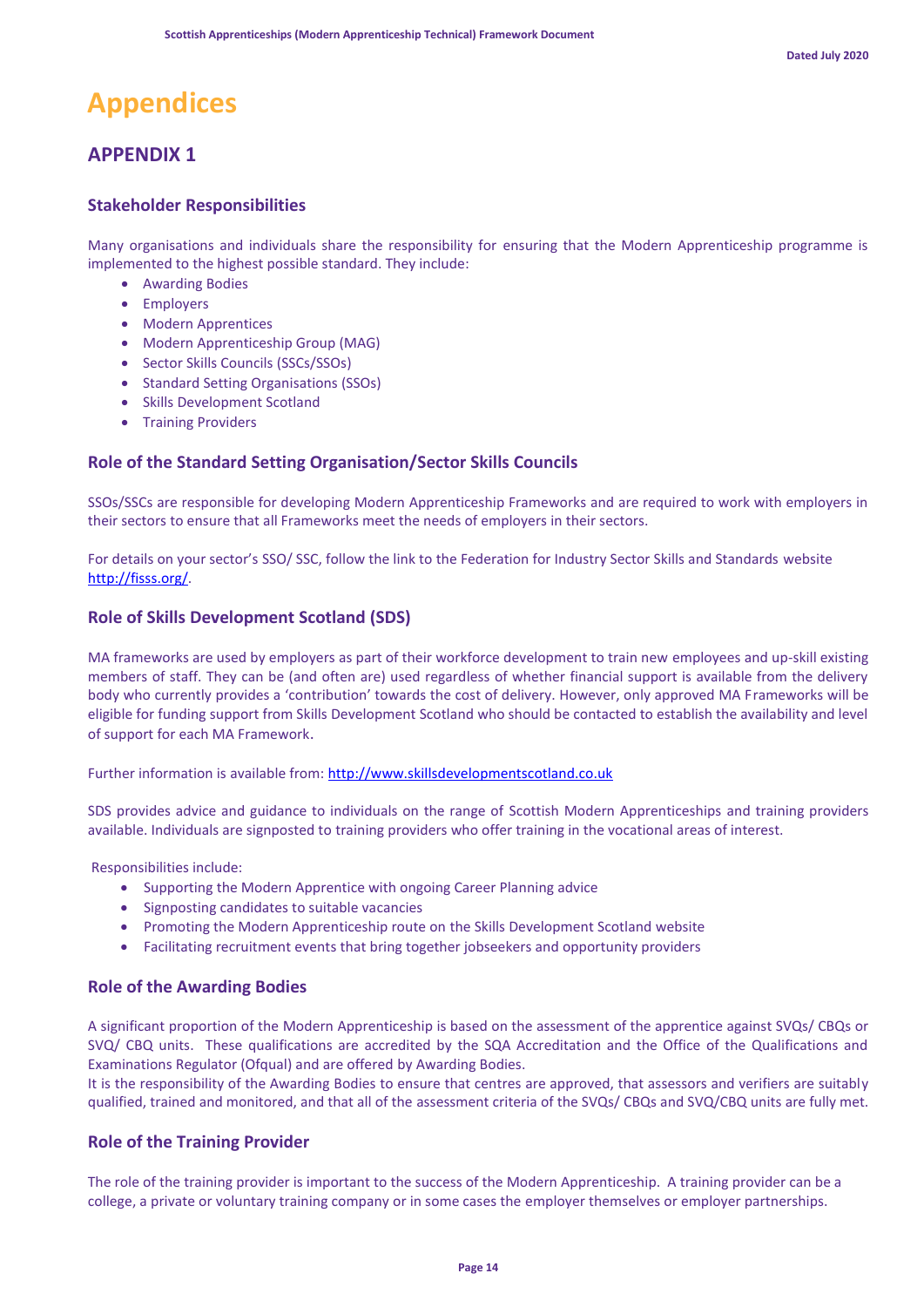#### **Training Providers are responsible for:**

- Confirming an appropriate MA programme for candidates
- Agreeing the training needs of the candidates
- Agreeing roles and responsibilities for on the job training
- Agreeing where off the job training will be required and defining roles and responsibilities for this with relevant parties
- Ensuring trainee/candidate has access to the best quality training opportunities available
- Ensuring that the Modern Apprentices and employers fully understand the principles and processes of competence-based assessment
- Registering of MA candidates with the relevant SSC (and Skills Development Scotland if appropriate).
- Compiling and agreeing assessment schedules/assessment plans
- Judging performance evidence
- Completing assessment records
- Reviewing candidates progress at regular intervals
- Submitting records and evidence for moderation
- Advising the Modern Apprentice who to approach for support, advice, encouragement and in case of complaint

#### **Role of the Apprenticeship Approval Group (AAG)**

AAG is an independent group drawn from key stakeholders involved in the management and delivery of the Apprenticeship programme in Scotland.

#### **AAG is responsible for:**

- Approval and re-approval of Scottish Apprenticeship Frameworks
- De-approval of Scottish Apprenticeship Frameworks
- Encouraging best practice across Apprenticeship Frameworks and sectors

#### **Role of the Employer**

Employers' responsibilities include:

- Paying all Modern Apprentices in accordance with company policy and in line with current legislation
- Agreeing roles and responsibilities for on the job training
- Agreeing where off the job training will be required and define roles and responsibilities for this with relevant parties
- Highlighting opportunities for the Modern Apprentice to demonstrate competence
- Meeting with Trainers, Assessors, Verifiers and the Modern Apprentices to review progress
- Witnessing candidate performance and verifying evidence
- Releasing Modern Apprentices for college/off-the-job training in line with training plan
- Ensuring the experience, facilities and training necessary to achieve the outcomes of the training plan.
- Supporting and encouraging Modern Apprentices and rewarding achievement
- Taking responsibility for the Health & Safety of Modern Apprentices.

#### **Role of the Apprentice**

Employed Apprentices have the same responsibilities to their employer as any other employee. In addition they have a range of commitments to their training programme.

#### **Employed Apprentices' responsibilities include:**

- Observing the company's terms and conditions of employment
- Agreeing a training/development plan with all parties involved
- Undertaking development in line with agreed training plan
- Attending meetings with trainers, assessors and verifiers as required
- Attending college/off-the-job training where required
- Providing evidence of competence
- Developing a collection of evidence (portfolio) and retain ownership of this throughout
- Behaving in a professional manner throughout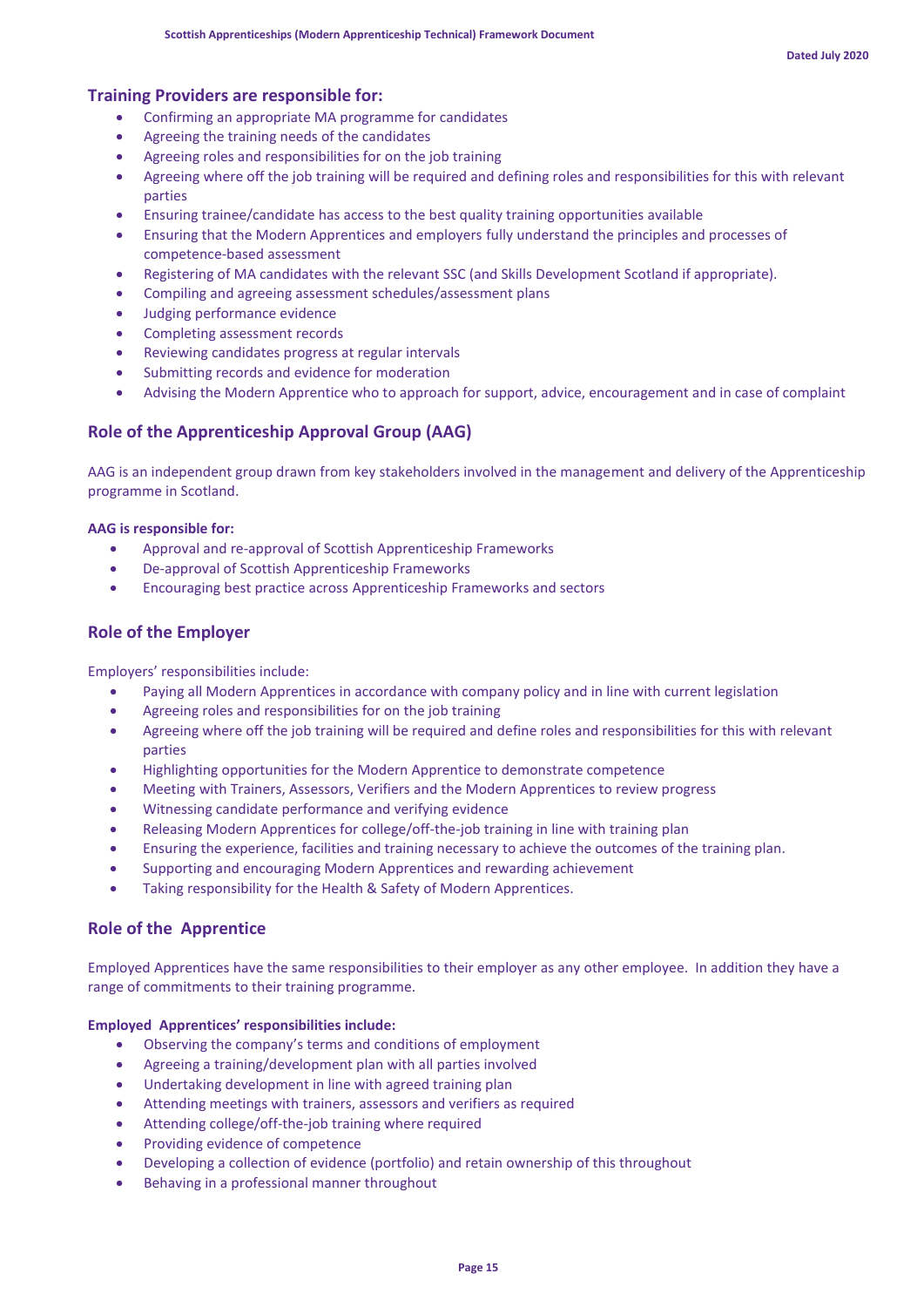## **APPENDIX 2**

## **Apprenticeship Centres (ACs)**

Apprentices may only be registered through organisations approved by the Developer to deliver this Framework. Such approved organisations are called Apprenticeship Centres (ACs)

The AC may be the employer of the apprentice or a separate organisation such as a training provider, further education college, a private or voluntary training company or in some cases the employer themselves or employer partnerships.

In order to be approved, organisations must make a formal application to the Developer, seeking approval and establishing that the centre satisfies the following criteria:

#### **Either**

1 be approved by an appropriate Awarding Body as a centre for the assessment of the relevant SVQ/ CBQ (and Work Place Core Skills if these are being separately certificated)

**or**

2 be capable of demonstrating a contractual relationship with another approved centre for the assessment of those units for which the MAC does not have approval from an appropriate Awarding Body.

#### **In addition**

The Developer will maintain a database of ACs for the delivery of the apprenticeship within Scotland, which will be available to employers and others.

Organisations wishing to become ACs who have yet to obtain the necessary Awarding Body approval for assessment should first contact the Awarding Body direct.

In addition to the assessment of the Apprentice against the relevant standards set by the selected apprenticeship outcomes, the AC has responsibility for:

Entering into a formal training agreement with the employer and Apprentice

- Registering Apprentices as candidates for the relevant SVQ/ CBQ (s) and other selected units with the appropriate Awarding Body
- \* Registering Modern Apprentices with the Developer
- Applying for the final `Certificate of Completion' on behalf of Apprentices
- Informing the Developer of any material alterations to Apprentices' training plans or desired changes to the selected apprenticeship outcomes.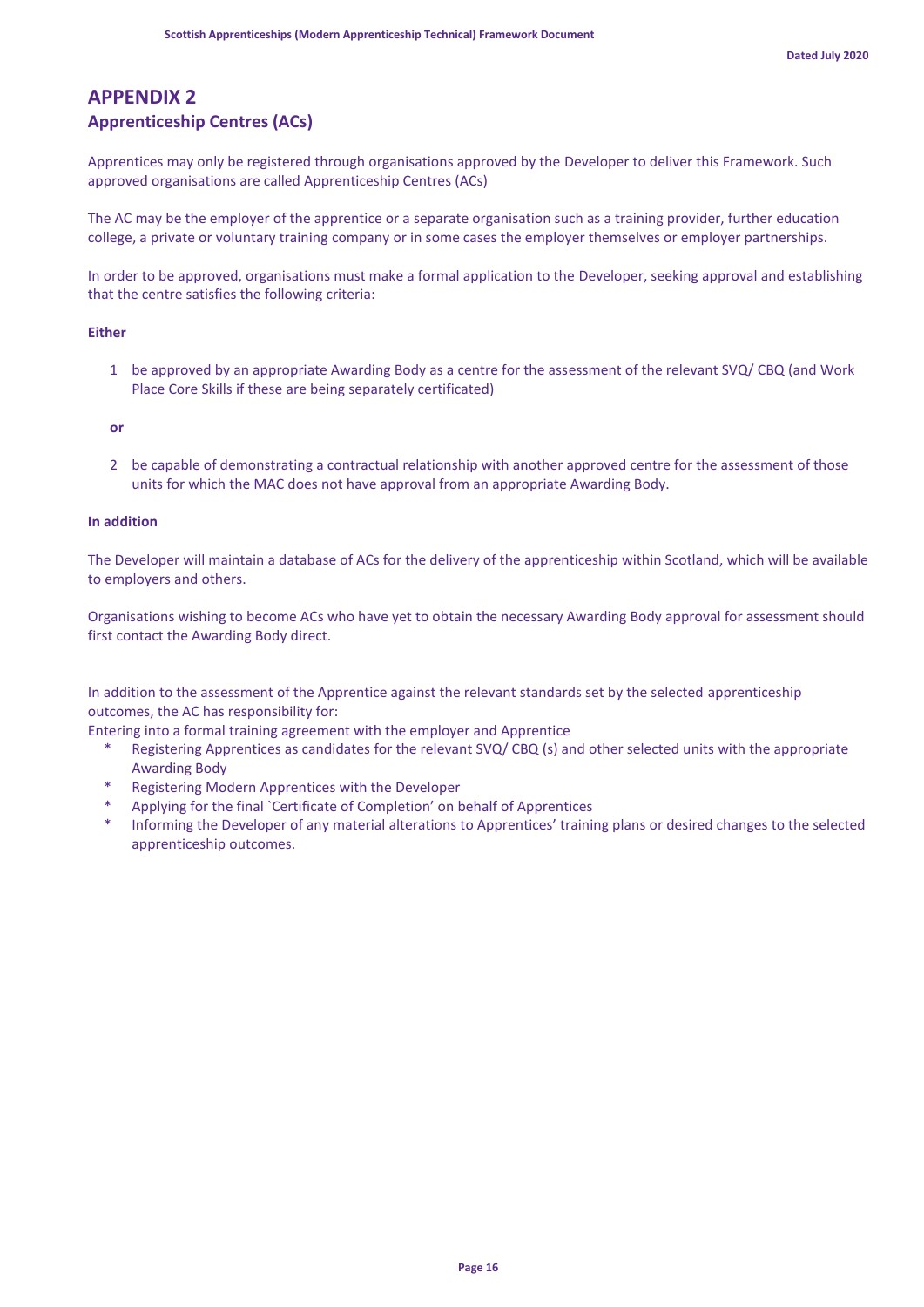## **APPENDIX 3**

#### **APPRENTICESHIP SAMPLE TRAINING AGREEMENT**

This Training Agreement is entered into by:

| <b>Name of Employer:</b>              |  |
|---------------------------------------|--|
| <b>Name of Apprentice:</b>            |  |
| <b>Name of Apprenticeship Centre:</b> |  |

#### The **Employer's responsibilities (employed status apprentices only)** are to:

- 1 employ the apprentice subject to the employer's usual terms and conditions of employment;
- 2 provide the apprentice with the facilities, training and work place opportunities necessary to achieve the selected Framework outcomes specified in the apprentice's personal training plan;
- 3 pay the apprentice an agreed salary which reflects the obligations of the employer and the opportunities for the apprentice;
- 4 in the event of the employer becoming unable to retain the apprentice after completion of the apprenticeship, to use reasonable endeavours to secure employment elsewhere;
- 5 in the event of the apprenticeship being terminated prematurely by either the employer or apprentice for any reason other than dismissal for unsatisfactory performance or misconduct, to use reasonable endeavours to secure employment and continuation of this apprenticeship elsewhere;
- 6 operate a formal Health and Safety policy and undertake the necessary legal and contractual responsibilities for health and safety of the modern apprentice; and
- 7 operate an Equal Opportunities policy which meets all legal requirements.

#### The **Apprentice's responsibilities** are to:

- 1 work for the employer in accordance with the agreed terms and conditions of employment;
- 2 undertake training, attend courses if required, keep records, and take assessments to be determined by the employer and/or Apprenticeship Centre, and carry out such work as may be required in order to achieve the selected apprenticeship outcomes specified in the apprentice's personal training plan;
- 3 be diligent, punctual, behave in a responsible manner and in accordance with the requirements of Health and Safety legislation relating to the apprentice's responsibilities as an individual; and
- 4 promote at all times the employer's best interests.

#### The **Apprenticeship Centre's responsibilities** are to:

- 1 agree the content of the apprentice's personal training plan as confirming that the selected apprenticeship outcomes and training plans meet the criteria of this apprenticeship
- 2 contract with the employer to provide the training and assessment necessary to enable the apprentice to achieve the selected Framework outcomes specified in the apprentice's personal training plan; and
- 3 use its best endeavours to ensure that the employer provides the modern apprentice with the facilities, training and work place opportunities necessary to achieve the selected Framework outcomes specified in the apprentice's personal training plan.

This agreement to be signed by all parties:

| <b>Employer</b>              | Date: |
|------------------------------|-------|
| <b>Apprentice</b>            | Date: |
| <b>Apprenticeship Centre</b> | Date: |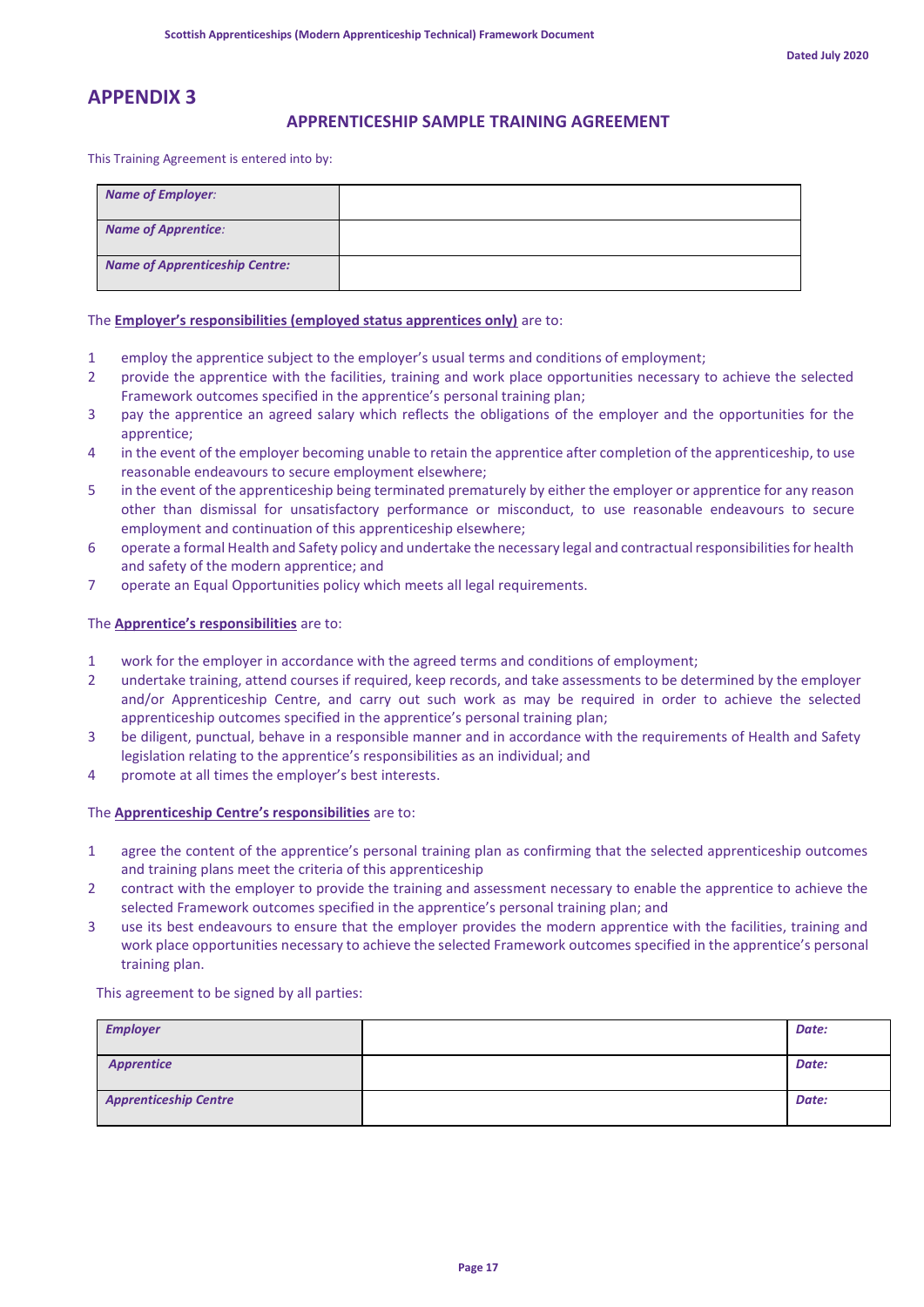## **APPRENTICESHIP TRAINING PLAN**

#### **The Apprenticeship Centre**

| Name:      |  |
|------------|--|
| Address:   |  |
|            |  |
| Telephone: |  |
| Contact:   |  |

## **The Apprentice**

| Full name:     |  |
|----------------|--|
|                |  |
| Home address:  |  |
|                |  |
|                |  |
|                |  |
|                |  |
| Work address:  |  |
|                |  |
|                |  |
|                |  |
| Date of birth: |  |
|                |  |

#### **The Employer**

| Name:      |  |
|------------|--|
| Address:   |  |
|            |  |
|            |  |
| Telephone: |  |
| Contact:   |  |

#### **Skills Development Scotland office**

| Name:      |  |
|------------|--|
| Address:   |  |
|            |  |
|            |  |
| Telephone: |  |
| Contact:   |  |